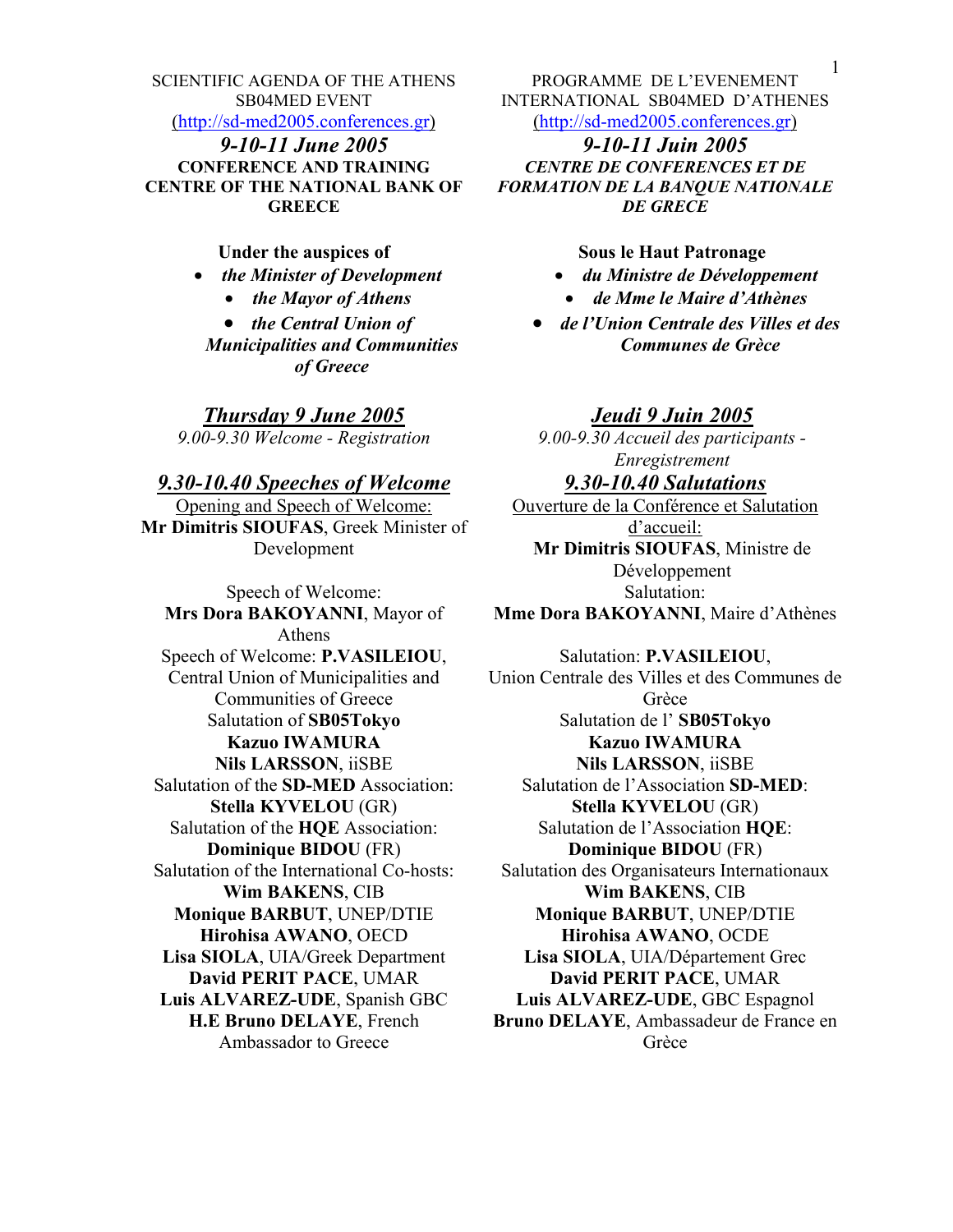**Plenary Session I Séance Plénière I Rooms: Aristotle, Plato duration: 10.40-13.30** *Specific conditions (economic, social, environmental and cultural) defining urban sustainability, Sustainable building (SB) and Sustainable Construction (SC) in the Mediterranean region Moderators: Dominique BIDOU (FR, SD-MED), Stella KYVELOU (GR, SD-MED)*

*Languages: Greek, French, English*

**Salles: Aristote, Platon durée: 10.40-13.30** *Les conditions spécifiques, économiques, sociales, environnementales et culturelles définissantes l'urbanisme durable, le bâtiment durable et la construction durable dans le Bassin méditerranéen. Modérateurs: Dominique BIDOU (FR, SD-MED), Stella KYVELOU (GR, SD-MED)* 

*Langues : Grec, Français, Anglais*

| 10.40-11.00 | <b>KYVELOU Stella (Greece):</b>                                         |
|-------------|-------------------------------------------------------------------------|
|             | «Espace urbain et stratégie de développement durable en Méditerranée:   |
|             | renforcer la coopération vers une vision et une application communes du |
|             | bâtiment durable»                                                       |
|             |                                                                         |

- **11.00-11.20 LARSSON Nils (iiSBE):**  *«Regional differences in the meaning of sustainable building»*
- **11.20-11.40 BIDOU Dominique (France):**  *«La Haute Qualité Environnementale (HQE), instrument du développement durable»*
- **11.40-12.00 AL ASSAF Safwan (Syria):**  *«Towards better climatic responses in Architectural and Urban Design; an integrated approach in Syria»*
- **12.00-12.20 POUFFARY Stephane (France):**  *«Integration of large solar thermal installations in Mediterranean building: illustration in 7 southern Mediterranean countries»*
- **12.20-12.40 KONES Matti (Israel):** *«Green building in the desert»*
- **12.40-13.00 FINTIKAKIS Nicos (Greece):**  *«La théorie d'Aristote, source d'inspiration pour une architecture durable»*
- **13.00-13.20 MORO Andrea (Italy):**  *«Τhe approach of sustainable building in Italy»*
- **13.20-13.30 Discussion**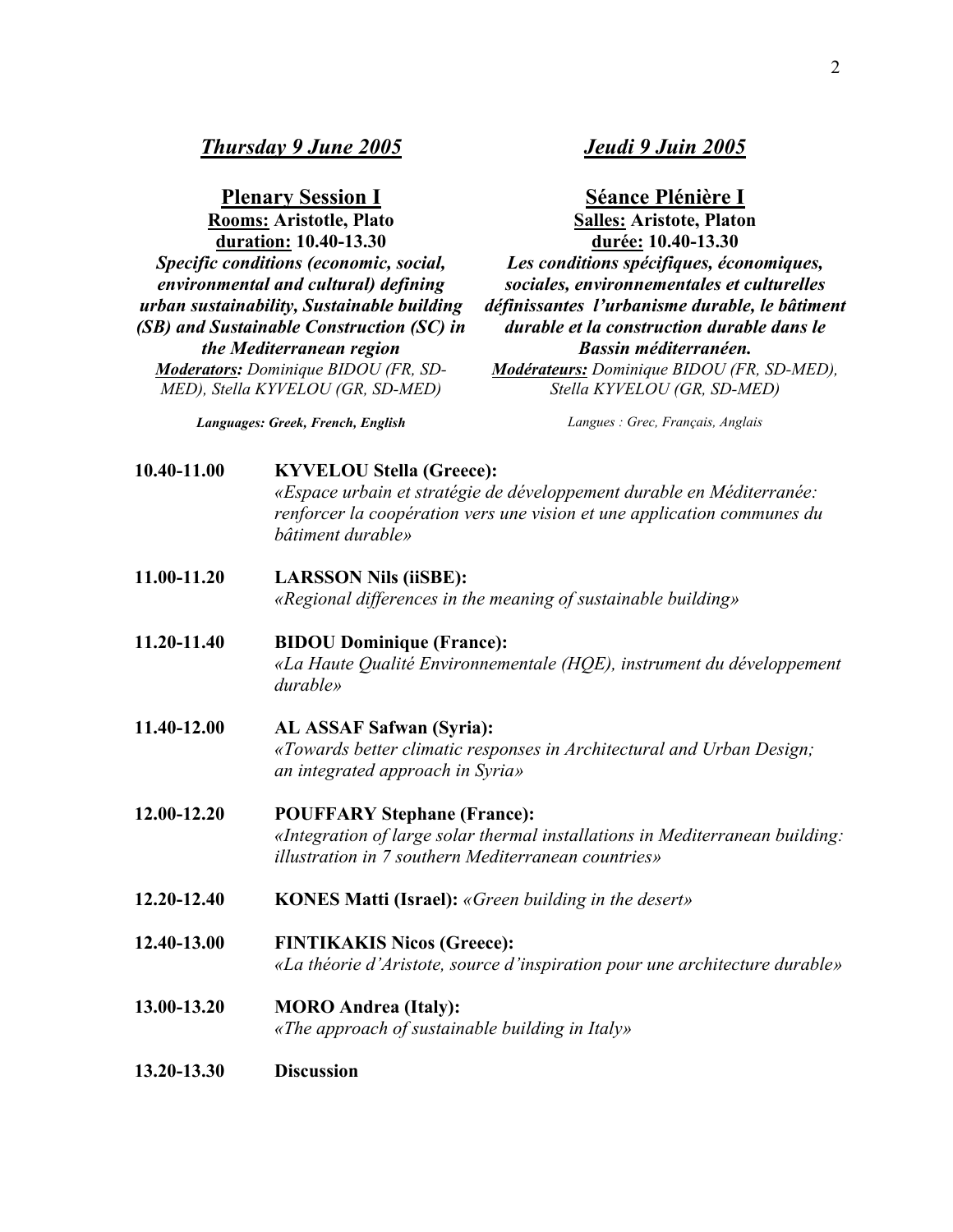| <i><b>Workshop 1: Definitions, approaches,</b></i> |                                                       | Atelier 1: Les définitions, les approches, les                            |
|----------------------------------------------------|-------------------------------------------------------|---------------------------------------------------------------------------|
| methodologies, indicators and standards of         |                                                       | méthodologies, les indicateurs et les normes                              |
|                                                    | <b>Sustainable Building (SB) and</b>                  | pour le bâtiment durable et la qualité                                    |
|                                                    | environmental quality $(EQ)$ in buildings.            | environnementale des bâtiments.                                           |
|                                                    | Room: Aristotle, duration: 14.30-18.30                | <b>Salle: Aristote, durée: 14.30-18.30</b>                                |
|                                                    | <b>Moderators:</b> Justo GARCIA-NAVARRO(ES),          | <b>Modérateurs: Justo GARCIA-NAVARRO</b>                                  |
| Jean HETZEL (FR)                                   |                                                       | (ES), Jean HETZEL (FR)                                                    |
| Languages: Greek, French, English                  |                                                       | Langues : Grec, Français, Anglais                                         |
|                                                    | <b>Workshop 1a: Definitions and approaches.</b>       | <b>Atelier 1a: Quelles définitions, quelles</b>                           |
| $(14.30 - 16.15)$                                  |                                                       | approches? (14.30-16.15)                                                  |
| Languages: Greek, French, English                  | Moderator: Justo GARCIA-NAVARRO (ES)                  | Modérateur: Justo GARCIA-NAVARRO (ES)                                     |
| 14.30-14.50                                        | <b>LARSSON Nils (iiSBE):</b>                          |                                                                           |
|                                                    | «Including sustainability issues in green building»   |                                                                           |
| 14.50 - 15.10                                      | <b>BLEUS Jean-Marie, TIELEMAN David (Belgium):</b>    |                                                                           |
|                                                    |                                                       | «La transdisciplinarité comme base structurelle du développement durable» |
| 15.10 - 15.30                                      | <b>HETZEL Jean (France):</b>                          |                                                                           |
|                                                    | «10 ans de pratiques de la démarche HQE en France»    |                                                                           |
| 15.30 - 15.50                                      | <b>BRANGANCA Luis, MATEUS R. (Portugal):</b>          |                                                                           |
|                                                    | «Sustainability Evaluation of Construction solutions» |                                                                           |
| 15.50 - 16.15                                      | <b>Discussion</b>                                     |                                                                           |

**16.15-16.30 Coffee Break / Pause-Café** 

| Workshop 1b: <i>Indicators</i> , <i>Methodologies</i> | Atelier 1b: Les indicateurs, les méthodologies |
|-------------------------------------------------------|------------------------------------------------|
| and standards, standardisation of                     | et les normes. La normalisation de la          |
| durability and sustainability in buildings,           | soutenabilité dans les bâtiments, démarches    |
| national and international progresses                 | nationales et internationales (ISO, CEN).      |
| $(ISO, CEN)$ . $(I6.30-18.30)$                        | $(16.30 - 18.30)$                              |
| Moderator: Jean HETZEL (FR)                           | Modérateur: Jean HETZEL (FR)                   |
| Languages: Greek, French, English                     | Langues : Grec, Français, Anglais              |
|                                                       |                                                |

| $16.30 - 16.45$ | <b>BIDOU Dominique (France):</b>                                                  |
|-----------------|-----------------------------------------------------------------------------------|
|                 | «La normalisation de la soutenabilité dans les bâtiments:                         |
|                 | Evolutions en France et à l'international»                                        |
| 16.45 - 17.00   | <b>LOLLINI R., MERONI I. (Italy):</b>                                             |
|                 | «Development and application of a procedure for the assessment of the             |
|                 | environmental sustainability of buildings»                                        |
| 17.00-17.15     | BRAGANCA Luis, KOUKKARI H., MATEUS R. (Portugal, Finland):                        |
|                 | «Sustainable design principles in construction»                                   |
| 17.15-17.30     | GONZALEZ DIAZ Maria Jesús, GARCIA NAVARRO Justo                                   |
|                 | (Spain): «Estimation of energy consumption of different housing                   |
|                 | construction systems in a case study in Spain»                                    |
| 17.30-17.45     | HUETE FUERTES Ricardo, DUBRAVCIC ALAIZA Arturo (Spain,                            |
|                 | <b>Bolivia):</b> «The consumption of resources as an indicator of sustainability. |
|                 | Quantifying water consumption for the construction of housing»                    |
| 17.45-18.00     | <b>MOROPOULOU A., et al. (Greece):</b> « Methodologies of total quality           |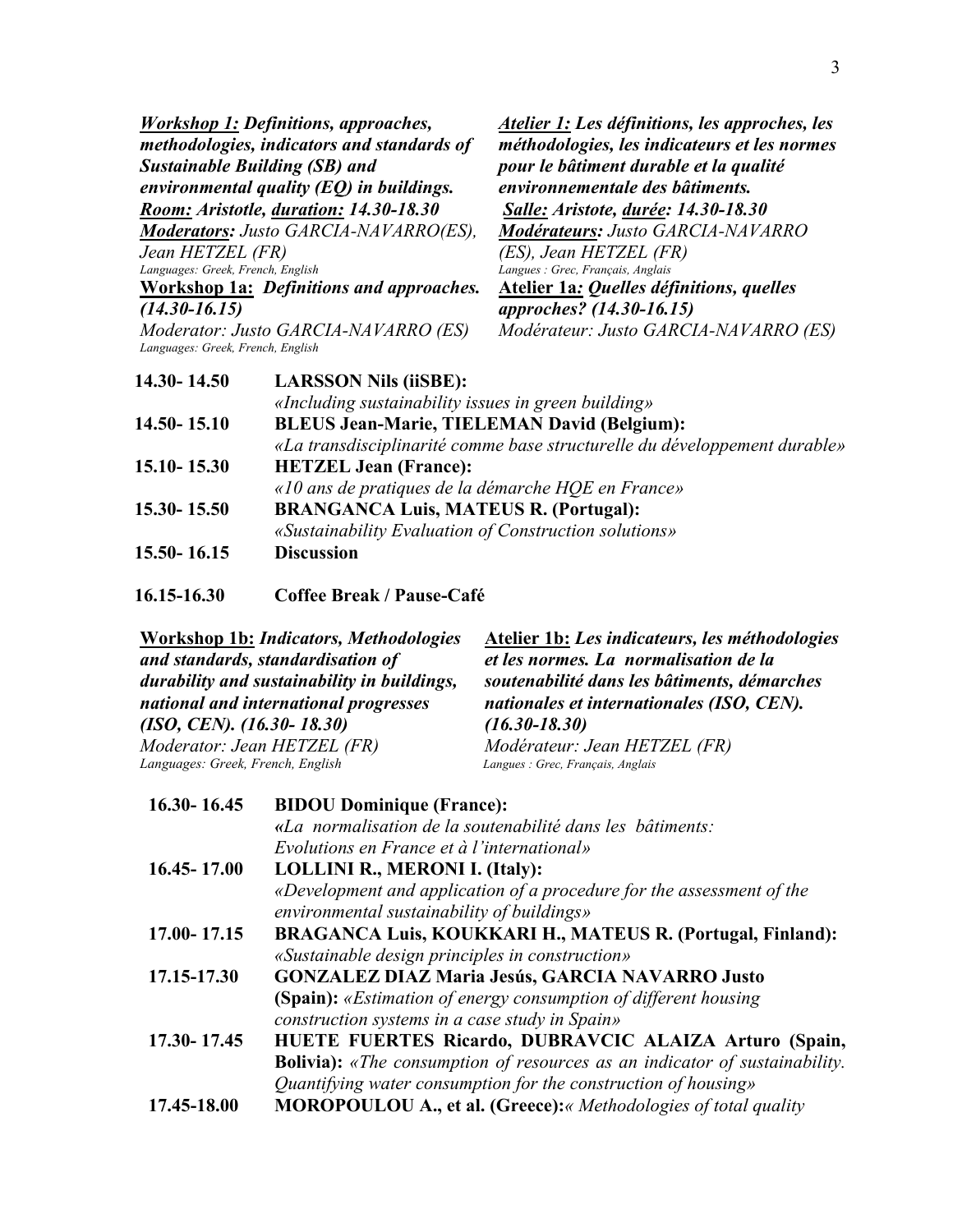*control –environmental impact assessment in construction»* **18.00-18.15 SEDUIKITE Lina (Lithuania):** *«The role of indoor air quality and its effects on people well-being in sustainable development»* **18.15-18.30 Discussion** 

*Workshop 2: Traditional and modern constructions: Best practices and failures in realized SB projects in the Mediterranean region. Rooms: Plato (2a,2b), Protagoras (2c) duration: 14.30-19.15 Moderators: René PESTRE (FR),Nikitas CHIOTINIS (GR) Languages: Greek, French, English Atelier 2: Les traditions et les constructions modernes: Les bonnes pratiques et les limites dans les projets de bâtiments durables en méditerranée. Salles: Platon (2a,2b), Protagore (2c) durée: 14.30–19.15 Modérateurs: René PESTRE (FR), Nikitas CHIOTINIS (GR) Langues : Grec, Français, Anglais*  **Workshop 2a:** *Traditional construction, as a source of knowledge for modern sustainable construction. (14.30-16.30)* **Room:** *Plato Moderator: René PESTRE (FR)* **Atelier 2a:** *Les traditions, source de connaissance pour la construction durable moderne. (14.30-16.30)*  **Salle:** *Platon Modérateur: René PESTRE (FR) Languages: Greek, English Langues : Grec, Anglais* **14.30-14.45 MARTIN S., MATEOS L., CAÑAS I. (Spain):**  *«Traditional underground wine cellars, an example of sustainable construction in the Mediterranean area»* **14.45-15.00 KALOGIANNIDOU V. (Greece):**  *«Solar protection and shading in Mediterranean constructions»*  **15.00-15.15 ROVERS Ronald (iiSBE):**  *«An ancient Mediterranean benchmark for sustainable building? »* **15.15-15.30 GEORGIADOU Zoe (Greece):**  *«Traditional and recycled construction materials in Greece: is their use feasible? »*  **15.30-15.40 AMARA Ornella, CARIOTI Attilio, AVANTI Giovanni (Italy):**  *«The 'SUN & WIND' Life-Environment Project»* **15.40-15.50 SIATITSA Dimitra (Greece):** *«The 'SUN & WIND' Life-Environment project: Searching for the applicability of traditional bioclimatic practices of the Mediterranean in contempory architecture.* **15.50-16.05 HEIDARI Sh. (Iran):**  *«Effect of air movement in building design and human comfort»* **16.05-16.20 KYVELOU St., ZOULIA K., KOUBOUNIS Ph. (Greece):**  *«La forme urbaine de la ville méditerranéenne et le concept moderne de la cité compacte»* **16.20-16.35 SINOU Maro (Greece):** *«Cycladic house: an environmental shelter»*

- **16.35-16.50 Discussion**
- **16.50-17.00 Coffee Break / Pause-Café**

**Workshop 2b:** *Modern sustainable* **Atelier 2b:** *Les constructions durables*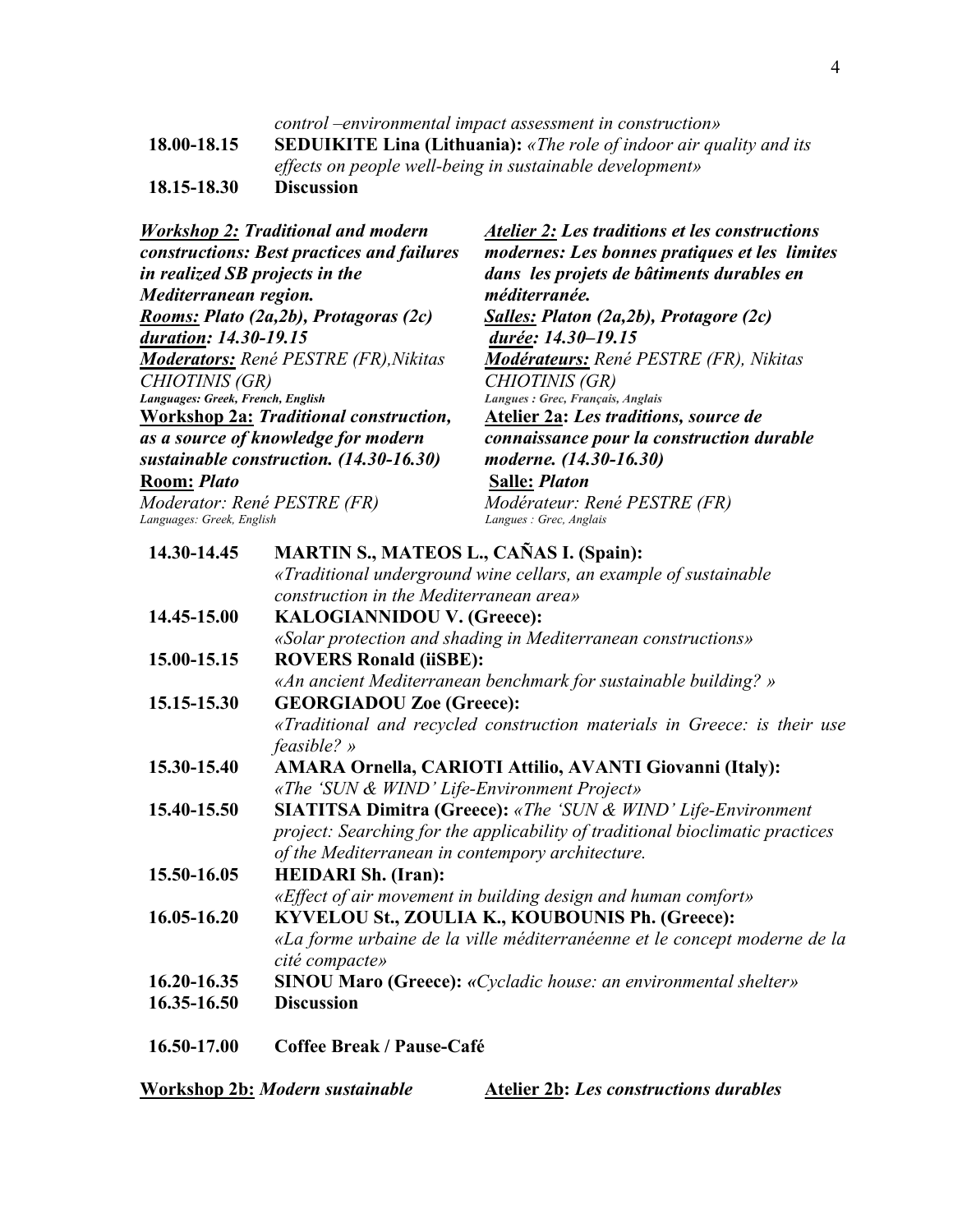*Moderator: Nikitas CHIOTINIS (GR) Languages: Greek, French, English Langues : Grec, Français, Anglais* 

*modernes: les bonnes pratiques et les limites. (17.00-19.15)* **Salle:** *Platon Modérateur: Nikitas CHIOTINIS (GR)*

| 17.00-17.15 | <b>FISCHER Laurent-Marc (France):</b>                                        |
|-------------|------------------------------------------------------------------------------|
|             | «Quelle architecture contemporaine pour le développement durable? »          |
| 17.15-17.30 | <b>CARPUTI-SUCHODOLSKI Valentina (France):</b>                               |
|             | «L'évolution du langage architectural dans la pratique contemporaine de la   |
|             | construction durable: Les choix appropriés»                                  |
| 17.30-17.45 | <b>GONTIER Pascal (France):</b> «L'architecture comme composante d'un        |
|             | écosystème urbain: exemple d'une piscine olympique écologique»               |
| 17.45-18.00 | MIRELLI Giuseppe, RIZZO Gianfranco, ROMANOS Panagiotis,                      |
|             | <b>SCACCIANOCE Gianluca (Italy, Greece):</b>                                 |
|             | «Energy load behaviours of Sicilian hotels: methods for the reduction of the |
|             | annual consumptions»                                                         |
| 18.00-18.15 | <b>HETZEL Jean (France):</b>                                                 |
|             | «Mise en œuvre d'une démarche HQE pour la construction des bâtiments à       |
|             | usage social»                                                                |
| 18.15-18.30 | <b>DRACOPOULOS P. (Greece):</b>                                              |
|             | «Experiences of facade rehabilitation towards sustainable construction       |
|             | Some examples of hotel buildings in Athens»                                  |
| 18.30-18.45 | CHRISSOMALLIDOU Niobe, THEODOSIOU Theodore (Greece):                         |
|             | «Sustainable designed and constructed public service building»               |
| 18.45-19.00 | <b>GISAKIS N., CHOULIARAS I. (Greece):</b>                                   |
|             | «Presentation-critical analysis of energy function of a prefabricated        |
|             | building of TEI of Larisa and new proposition of bioclimatic design»         |
| 19.00-19.15 | <b>Discussion</b>                                                            |

| hosting cities (14.30-19.00)                                | <b>Workshop 2c: Sustainable Olympics:</b><br>experiences, plans and perspectives in | <b>Atelier 2c: Jeux Olympiques et construction</b><br>durable: expérience, plans et perspectives<br>$(14.30 - 19.00)$ |
|-------------------------------------------------------------|-------------------------------------------------------------------------------------|-----------------------------------------------------------------------------------------------------------------------|
| <b>Room: Protagoras</b>                                     |                                                                                     | <b>Salle: Protagore</b>                                                                                               |
|                                                             | Moderators: Dominique BIDOU (FR),                                                   | Modérateurs: Dominique BIDOU (FR),                                                                                    |
| Panayotis GETIMIS (GR)<br>Languages: Greek, French, English |                                                                                     | Panayotis GETIMIS (GR)<br>Langues : Grec, Français, Anglais                                                           |
| 14.30-14.50                                                 | Olympics                                                                            | <b>Keynote speaker:</b> « The Sidney Olympic games, the World's first Green                                           |
| 14.50-15.10                                                 | <b>CANAS Jordi (Spain):</b>                                                         |                                                                                                                       |
|                                                             |                                                                                     | «L'expérience de Barcelone-Ville Olympique 2000»                                                                      |
|                                                             |                                                                                     | «The Experience of Barcelona, Olympic City 2000»                                                                      |
| 15.10-15.30                                                 | <b>KARTALIS Kostas (Greece):</b>                                                    |                                                                                                                       |
|                                                             | «L'expérience d'Athènes-Ville Olympique 2004»                                       |                                                                                                                       |
|                                                             | «The Experience of Athens, Olympic City 2004»                                       |                                                                                                                       |
| 15.30-15.50                                                 | candidate 2012»                                                                     | <b>Keynote speaker:</b> «Les plans de la Ville de Paris, ville Olympique                                              |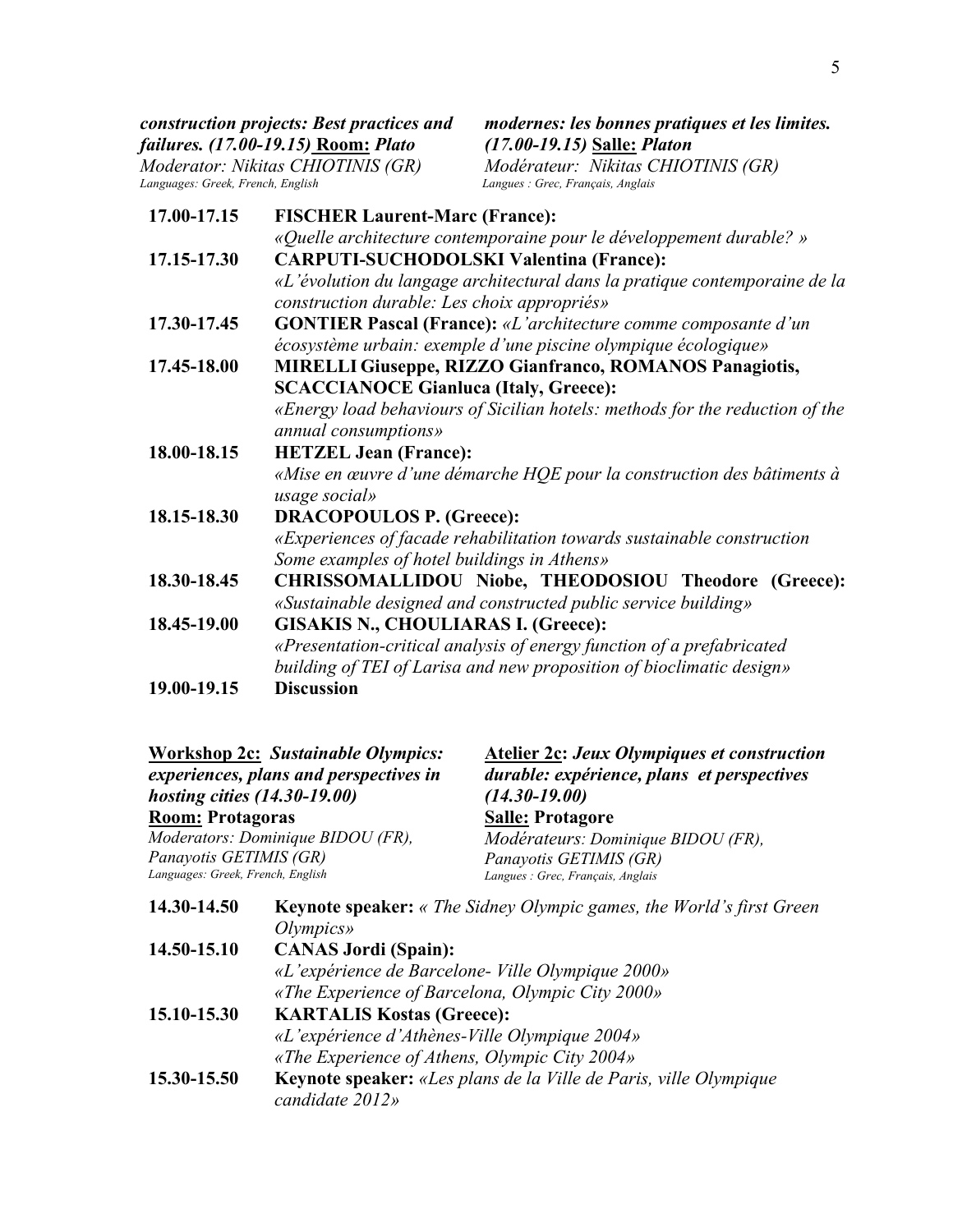| 15.50-16.10 | <b>ALVAREZ-UDE Luis (Spain):</b>                                             |
|-------------|------------------------------------------------------------------------------|
|             | «The plans of Madrid, Olympic Candidate City 2012                            |
|             | «Les plans de Madrid, ville Olympique candidate 2012»                        |
| 16.10-16.30 | <b>MORO Andrea (Italy):</b>                                                  |
|             | «The plans of Turin, Winter Olympic City $2006$ »                            |
|             | «Les plans de Turin, Ville Olympique 2006»                                   |
| 16.30-17.00 | Coffee Break / Pause-Café                                                    |
| 17.00-19.00 | <b>Round Table:</b> «Sustainable Olympics, an utopia? Social, environmental, |
|             | cultural and financial aspects»                                              |
|             | <b>Moderator:</b> Panayotis GETIMIS (GR)                                     |

| <b>Workshop 3: Environmental quality and</b><br>the community, user and social groups'<br>participation in sustainable planning and | Atelier 3: La qualité environnementale et la<br>collectivité, la participation de l'usager et des<br>groupes sociaux. |
|-------------------------------------------------------------------------------------------------------------------------------------|-----------------------------------------------------------------------------------------------------------------------|
| design. Room: Estia-Athina, duration:                                                                                               | <b>Salle: Estia-Athina, durée: 14.30-19.15,</b>                                                                       |
| 14.30-19.15, Modaretors: Rene PESTRE                                                                                                | <b>Modérateurs:</b> Rene PESTRE (FR), Carla                                                                           |
| (FR), Carla BAER-MANOLOPOULOU                                                                                                       | BAER-MANOLOPOULOU (GR)                                                                                                |
| (GR)                                                                                                                                |                                                                                                                       |
| Languages: Greek, French, English                                                                                                   | Langues : Grec, Français, Anglais                                                                                     |

**Workshop 3a:** *General aspects. (14.30-16.15)* 

*Moderator: Rene PESTRE (FR)*

**Atelier 3a: As***pects généraux. (14.30-16.15) Modérateur: Rene PESTRE (FR)*

| 14.30-14.45 | CHIOTINIS Nikitas (Greece): «La demande de la durabilité et                                                                   |
|-------------|-------------------------------------------------------------------------------------------------------------------------------|
|             | l'architecture durable comme paradigme culturel»                                                                              |
| 14.45-15.00 | <b>BARRIOS PADURA Angela, GARCÍA NAVARRO Justo, BARRIOS</b><br>SEVILLA Jesùs, FERNÁNDEZ PORTERO Christina, MARIÑAS            |
|             | LUIS José Carlos (Spain): «Citizenship as an input in the assessment of<br>sustainability in architecture and urbanism»       |
| 15.00-15.15 | <b>KOTSI Angeliki (Greece):</b> «From the technology development and the<br>space sustainability to the place sustainability» |
| 15.15-15.30 | KOUZELIS Ath., PSILOPOULOU I., PSILOPOULOS A. (Greece):<br>«Particularités écologiques de la civilisation de l'Archipel Grec» |
| 15.30-15.45 | <b>WITT Richard (United Kingdom):</b> «The less the better: economy of<br>means»                                              |
| 15.45-16.00 | <b>NGODI Etanislas (Congo):</b><br>«La Méditerranée dans l'historiographie africaine»                                         |
| 16.00-16.15 | <b>Discussion</b>                                                                                                             |
| 16.15-16.30 | Coffee-Break / Pause-Café                                                                                                     |

| Workshop 3b: Best practices of               | Atelier 3b: Les bonnes pratiques dans les |
|----------------------------------------------|-------------------------------------------|
| <i>implementing sustainability in school</i> | bâtiments scolaires, les lycées HQE en    |
| buildings, Lycées HQE in France. The         | <b>France.</b> Le projet LIFE-            |
| <b>LIFE-Environment SB-MED Project.</b>      | ENVIRONNENMENT 'SB-MED'.                  |
| $(16.30 - 19.15)$                            | $(16.30 - 19.15)$                         |
| Moderator: Carla BAER-MANOLOPOULOU           | Modérateur: Carla BAER-MANOLOPOULOU       |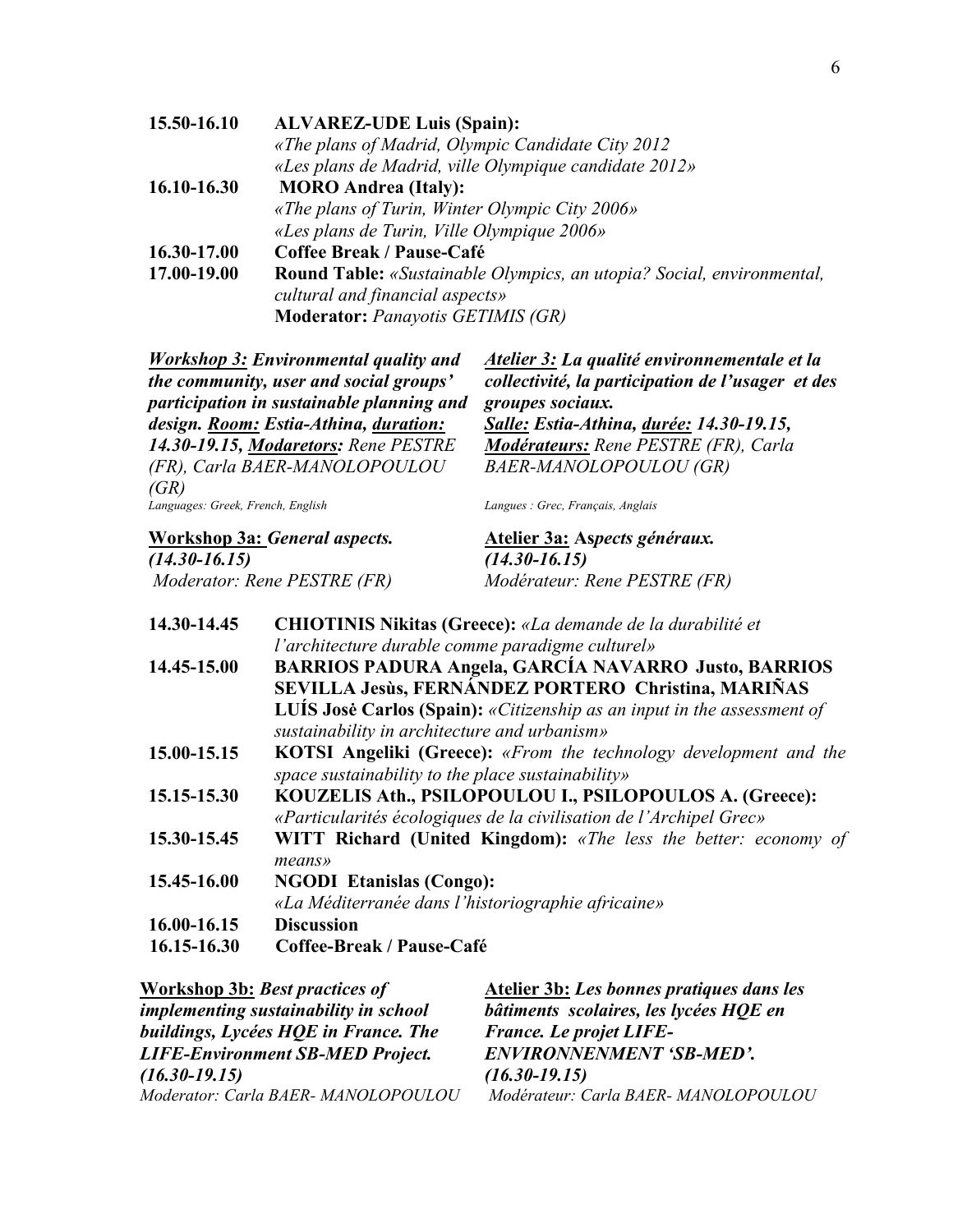| (GR)<br>Languages: Greek, French, English | (GR)<br>Langues : Grec, Français, Anglais                                                                                                                           |
|-------------------------------------------|---------------------------------------------------------------------------------------------------------------------------------------------------------------------|
| 16.30-16.45                               | <b>TOURRE Pierre (France):</b><br>«Lycée à Haute Qualité Environnementale du PIC Saint Loup, SAINT<br><b>CLEMENT DE RIVIERE (34)»</b>                               |
| 16.45-17.00                               | FRANCESE Dora (Italy): «Sustainability evaluation methodology for<br>school design under Mediterranean climate»                                                     |
| 17.00-17.15                               | <b>TPIANTI Eufrosini (Greece):</b> «Sustainability in retrofitting of school<br>buildings designed as an environmental awareness game for students and<br>teachers» |
| 17.15-17.30                               | GUTIERREZ DE TERAN Anturo, GARCIA GARCIA Manuel,<br><b>ANTUNA ROZADO Carmen (Spain):</b><br>«Sustainable school buildings in Asturias, Northern Spain»              |
| 17.30-17.45                               | <b>PESTRE René (France):</b><br>«Le Lycée HQE Maryse Bastié à Limoges»                                                                                              |
| 17.45-18.00                               | <b>BOEDEKER Jens (Germany):</b><br>«Greening open spaces: good practices of user participation in school<br>buildings of Berlin-Pankow»                             |
| 18.00-18.15                               | <b>KASSIMI Maria (Greece):</b><br>«Outcomes from four youth conferences about "sustainable school" in<br>Greece»                                                    |
| 18.15-18.30                               | <b>FIISS Bernhard (Germany):</b><br>«Ecological redesigning of school open spaces adapted to the needs of<br>children in Berlin»                                    |
| 18.30-18.45                               | <b>KYVELOY Stella (Greece):</b> «The SB-MED LIFE-Environment Project»                                                                                               |
| 18.45-19.00                               | <b>MAROULI Cristina (Greece):</b> «The Programme LIFE-Environment and<br>the sustainable building»                                                                  |
| 19.00-19.15                               | <b>Discussion</b>                                                                                                                                                   |
|                                           |                                                                                                                                                                     |

*Workshop 4: Sustainable Urban rehabilitation and regeneration, Sustainable Urban management. Rooms: Pythagoras, Heraclitos duration: 14.30-19.30 Moderators: Michel SENIMON (FR), Pascal GONTIER (FR) Languages: Greek, French, English* 

**Workshop 4a:** *Which models of urban development in the Mediterranean basin? (14.30-16.30)* **Room:** *Pythagoras* 

*Moderator: Michel SENIMON (FR) Languages: Greek, French, English Langues : Grec, Français, Anglais* 

*Atelier 4: Réhabilitation urbaine durable, Renouvellement urbain et Développement Durable, Gestion urbaine durable. Salles: Pythagore, Héraclite durée: 14.30-19.30 Modérateurs: Michel SENIMON (FR), Pascal GONTIER (FR) Langues : Grec, Français, Anglais*

**Atelier 4a:** *Quels modèles de développement urbain dans le bassin méditerranéen? (14.30-16.30)* **Salle:** *Pythagore Modérateur: Michel SENIMON (FR)*

**14.30- 14.45 RUBIO GONZALEZ Francisco Jose (Spain):**  *«Integrated strategies for the creation of residential sustainable*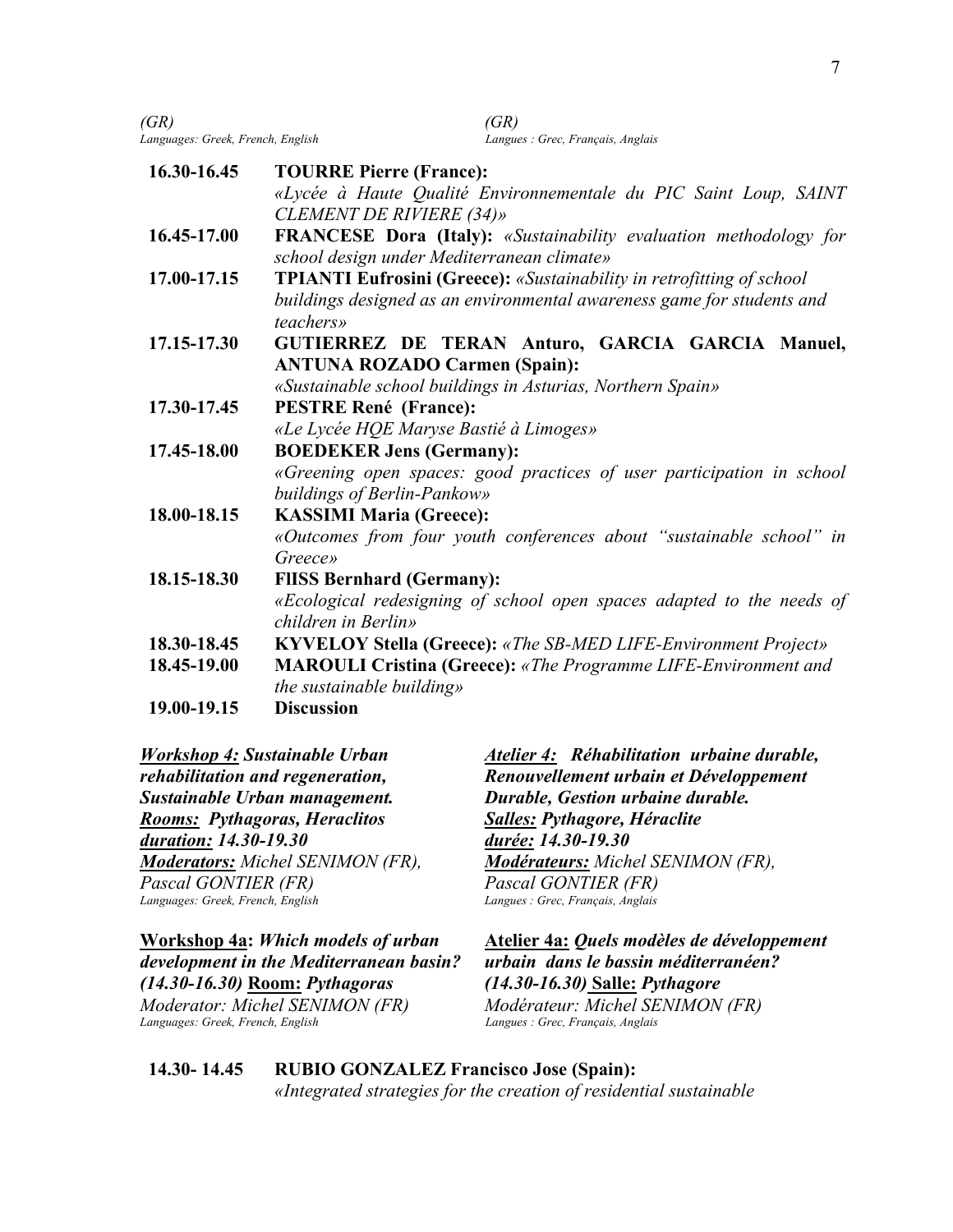|                 | communities in Madrid: The «Eco-Valle» Operation»                          |
|-----------------|----------------------------------------------------------------------------|
| 14.45 - 15.00   | <b>ORTELLI Luca (EPFL, Switzerland):</b>                                   |
|                 | «Identités Urbaines, Rapports entre ville contemporaine et ville ancienne» |
| 15.00 - 15.15   | <b>MENDES DA SILVA J.A., RAMOS Ana T. (Portugal): «Directives</b>          |
|                 | towards a sustainable urban rehabilitation process in old cities»          |
| $15.15 - 15.30$ | <b>CHRISSOMALLIDOU Niobe, THEODOSIOU Theodore (Greece):</b>                |
|                 | «Sustainable rehabilitation of an urban road to a pedestrian street»       |
| 15.30-15.45     | KIKIRA Maria, NIKOLOPOULOU Marialena (Greece):                             |
|                 | «Rediscovering the Urban Realm and Open Spaces $-$ RUROS project»          |
| 15.45 - 16.00   | <b>ANASTASAKIS Manolis (Greece):</b> «The emergence of natural,            |
|                 | a condition of sustainability for the urban»                               |
| 16.00-16.15     | <b>Discussion</b>                                                          |
| 16.15-16.30     | Coffee Break / Pause-Café                                                  |

|                           | <b>Workshop 4b: Projects and tools of</b>                        | <b>Atelier 4b: Opérations de renouvellement</b>                               |
|---------------------------|------------------------------------------------------------------|-------------------------------------------------------------------------------|
|                           | urban rehabilitation and regeneration                            | urbain durable et de gestion urbaine durable.                                 |
|                           | urban environmental management issues.                           | (16.30-19.30) Salle: Héraclite<br>Modérateur: Pascal GONTIER (FR)             |
|                           | (16.30-19.30) Room: Heraclitos<br>Moderator: Pascal GONTIER (FR) |                                                                               |
| Languages: Greek, English |                                                                  | Langues : Grec, Anglais                                                       |
| 16.30-16.45               |                                                                  | <b>AREF Yasser (Egypt):</b> «Urban development of Alexandria's Waterfront»    |
| 16.45-17.00               |                                                                  | <b>BRAVI Denis (France):</b> «Sustainable development and urban renovation:   |
|                           |                                                                  | The European Programme CONCERTO for the city of Ajaccio in Corsica»           |
| 17.00-17.15               |                                                                  | SANCHEZ OCAÑA F., AZNAR A.J., MONTEVERDE P. R., GARCIA-                       |
|                           |                                                                  | NAVARRO J. (Spain): «Wastewater depuration and reuse system for a             |
|                           |                                                                  | rural tourism hotel in the "CABO DE GATA-NIJAR" natural area»                 |
| 17.15-17.30               |                                                                  | <b>HETZEL Jean (France):</b> «Extension de la démarche HQE aux territoires»   |
| 17.30-17.45               | SILGADO Javier, JUAN JOSE Sendra, NAVARRO Jaime (Spain):         |                                                                               |
|                           |                                                                  | «Waste collection systems in historic centres: Analysis of present situation, |
|                           | related to other urban infrastructures»                          |                                                                               |
| 17.45-18.00               | GARCÍA NAVARRO Justo, DEL RÍO MERINO Mercedes,                   |                                                                               |
|                           | <b>RODRÍGUEZ MONTEVERDE Pilar (Spain):</b>                       |                                                                               |
|                           |                                                                  | «Use and recycling of construction and demolition waste in Spain              |
|                           | (Concrete and Masonry Debris)»                                   |                                                                               |
| 18.00-18.15               |                                                                  | KALAVROUZIOTIS I., APOSTOLOPOULOS Ch., DRAKATOS P.                            |
|                           |                                                                  | (Greece): «Environmental design for the safe reuse of treated wastewater      |
|                           | effluents from $W.W.T.P.$ in building blocks»                    |                                                                               |
| 18.15-18.30               |                                                                  | IZQUIERDO GRACIA Pilar, DEL RIO MERINO Mercedes (Spain):                      |
|                           |                                                                  | «Legal regulation about construction demolition waste in Spain. Management    |
|                           | Plan of the Community of Madrid»                                 |                                                                               |
| 18.30-18.45               |                                                                  | <b>TRABELSI Abdelwahed, KAMOUN Wassim (Tunisia):</b>                          |
|                           |                                                                  | «Modelling and Forecasting Spatially Correlated Variables:                    |
|                           | The Example of the Pollutant Particles»                          |                                                                               |
| 18.45-19.00               |                                                                  | AGUIAR J., TABORDA P., AZEVEDO A., OLIVEIRA R. (Portugal):                    |
|                           | «Valorisation of MSW fly ashes in cement mortars»                |                                                                               |
| 19.00-19.30               | <b>Discussion</b>                                                |                                                                               |
|                           |                                                                  |                                                                               |
|                           |                                                                  |                                                                               |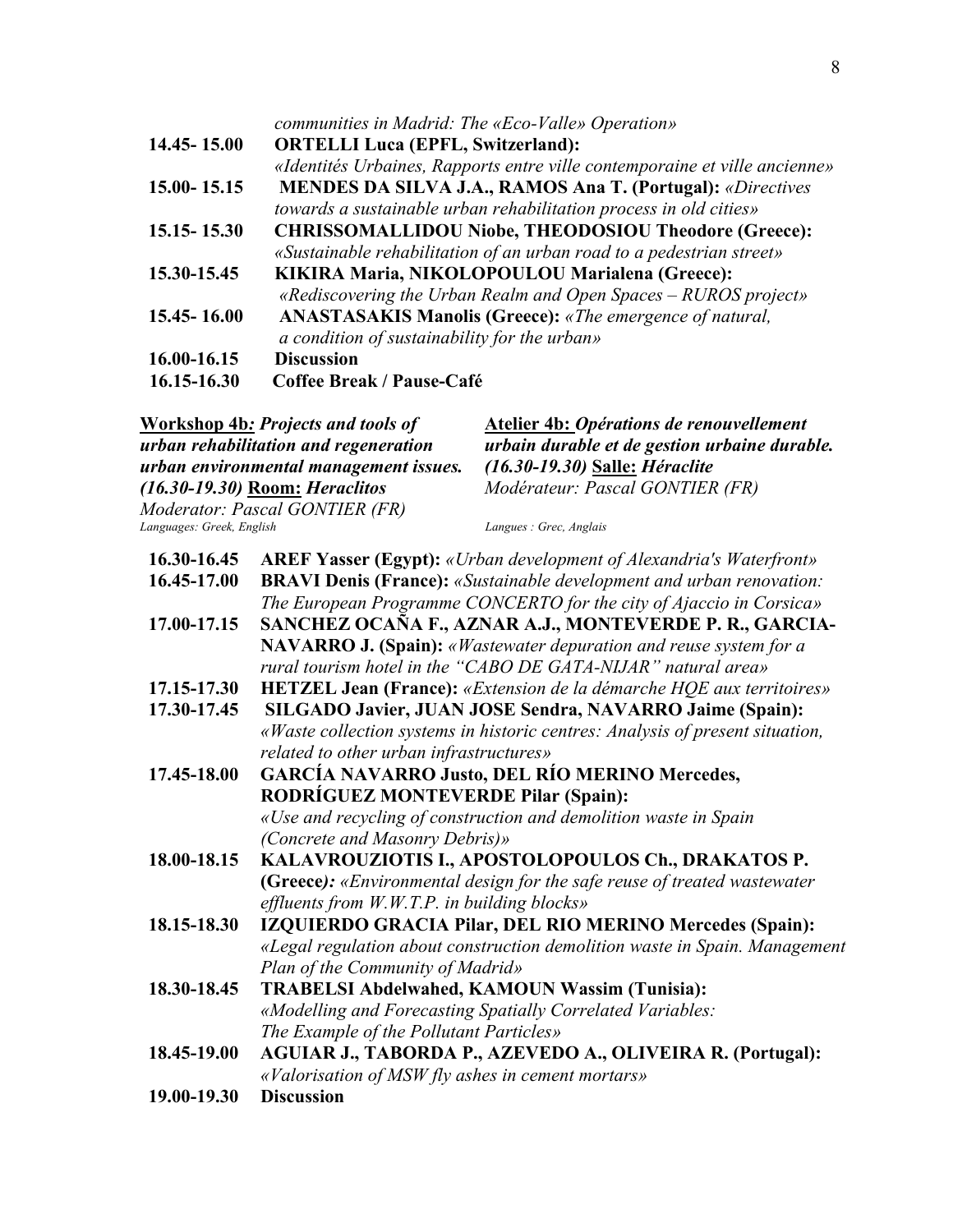**Plenary Session II Rooms: Aristotle, Plato duration: 10.00-13.00** *Policies and strategies, perspectives and barriers for implementation of SB in the Mediterranean countries.*

*Moderators: Alexandros TSIATSIAMIS (GR), Nils LARSSON (iiSBE) Languages: Greek, French, English* 

# *Vendredi 10 Juin 2005*

**Séance Plénière II Salles: Aristote, Platon durée: 10.00-13.00** 

*Les politiques, les stratégies, les perspectives et les barrières au développement dans le bâtiment durable dans les pays du bassin méditerranéen.* 

*Modérateurs: Alexandros TSIATSIAMIS (GR), Nils LARSSON (iiSBE) Langues : Grec, Français, Anglais* 

- **10.00-10.20 LARSSON Nils (iiSBE):**  *«International policies for sustainable building: the role of iiSBE»*
- **10.20-10.40 ROVERS Ronald (Netherlands, iiSBE):**  *«Sustainable construction policies in Europe and worldwide: an overview»*
- **10.40-11.00 SVENNINGSEN Niclas (UNEP, DTIE):**  *«The UNEP's Sustainable building and construction Programme»*
- **11.00-11.20 EYTHIMIOPOULOS Helias (Greece):** *«Policies for ecological construction in Greece: Realities and perspectives of market development»*
- **11.20-11.40 SANTAMOURIS Matheos (Greece):** *«Energy Rating and Classification of Buildings in Southern Europe»*
- **11.40-12.00 MOROPOULOU A. (Greece):** *«Policies and measures for the promotion of sustainable construction in Europe and Greece: Creation of new job profiles and activities»*
- **12.00-12.20 SALGADO Rafael (Spain):**  *«The sustainable construction in Spain. Political Workplans»*
- **12.20-12.40 CANAS Jordi (Spain):**

*«The Catalonian Sustainable Building Programme»* 

**12.40-13.00 Discussion**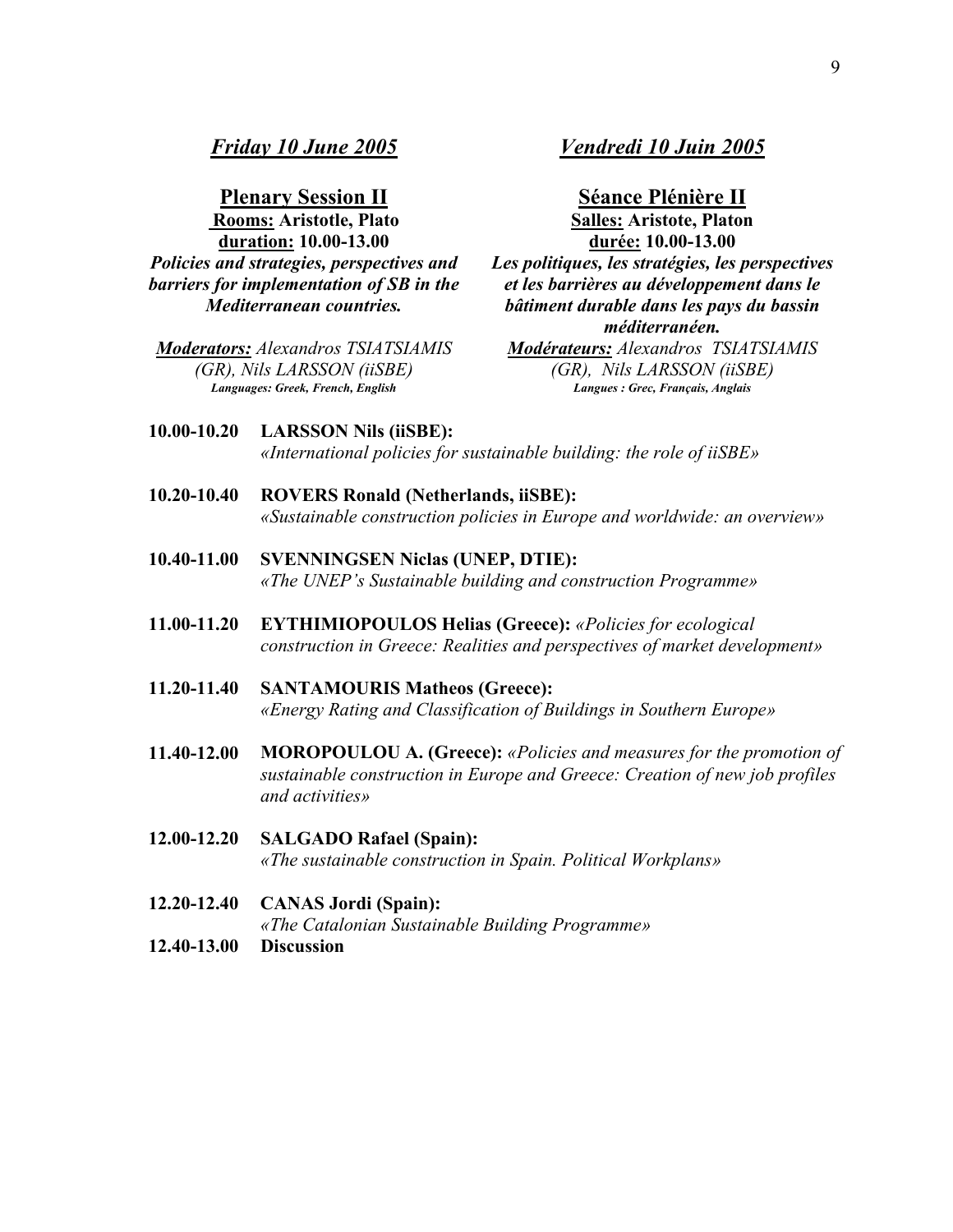*Workshop 5: Policies and strategies, perspectives and barriers for implementation of SB in the Mediterranean countries. Room: Aristotle, duration: 14.30-18.30 Moderators: Andrea MORO (IT), Richard WITT (UK) Languages: Greek, French, English* 

**Workshop 5a:** *National, regional and local policies and strategies for the implementation of SB in the Mediterranean region. (14.30-16.30) Moderator: Andrea MORO (IT) Languages: Greek, French, English Langues : Grec, Français, Anglais* 

*Atelier 5: Les politiques et les stratégies nationales, les barrières et les perspectives de la construction durable.* *Salle: Aristote durée:14.30-18.30* *Modérateurs: Andrea MORO (IT), Richard WITT (UK) Langues : Grec, Français, Anglais* 

**Atelier 5a:** *Les politiques et les stratégies nationales, régionales et locales dans les pays méditerranéens. (14.30-16.30) Modérateur: Andrea MORO (IT)*

| 14.30-14.45     | FERRES PADRO Anna, PEDRALS PUGES Núria, CODINA BIGAS                             |
|-----------------|----------------------------------------------------------------------------------|
|                 | Mercè (Spain): «Plan pour le droit au logement, politiques de rehabilitation     |
|                 | et d'épargne d'énergie en Catalogne»                                             |
| 14.45-15.00     | <b>LAZARI Eugenia (Greece):</b> «New challenges for the implementation of the    |
|                 | European Directive of the energy performance of buildings in Greece:             |
|                 | experiences and perspectives»                                                    |
| 15.00-15.15     | <b>CANTIN Richard, ADRA Nadine, GUARRACINO Gérard,</b>                           |
|                 | <b>MOURTADA Adel, MAAMARI Fawaz (France, Lebanon):</b>                           |
|                 | «Evaluation des perspectives d'application d'une certification énergétique       |
|                 | dans les bâtiments au Liban»                                                     |
| 15.15-15.30     | <b>NIMER Osama (Palestinian Authority):</b> «Sustainable Building and            |
|                 | Construction "New Concept" in Palestine»                                         |
| 15.30-15.45     | <b>MILUTINOVIC SI. (Serbia):</b>                                                 |
|                 | «Transition in Serbia and the Challenge of Local Sustainable Development»        |
| 15.45-16.00     | <b>GARGARI Caterina, LUSARDI Alain (Italy):</b>                                  |
|                 | «Application of sustainability in recent public buildings competitions in Italy» |
| $16.00 - 16.15$ | DOUKAS H., PATLITZIANAS D. K., PAPADOPOULOU A., PSARRAS                          |
|                 | <b>J.</b> (Greece): «Sustainable development through the CDM Opportunities in    |
|                 | the Mediterranean Region»                                                        |
| 16.15-16.30     | <b>Discussion</b>                                                                |

**16.30-16.45 Coffee Break / Pause-Café** 

| Workshop 5b: Education, training,       | <b>Atelier 5b: Education, formation,</b> |  |
|-----------------------------------------|------------------------------------------|--|
| sensitisation and communication issues. | sensibilisation, communication.          |  |
| $(16.45 - 18.30)$                       | $(16.45 - 18.30)$                        |  |
| Moderator: Richard WITT (UK)            | Modérateur: Richard WITT (UK)            |  |
| Languages: Greek, English               | Langues : Grec, Anglais                  |  |

**16.45-17.00 SANNA Daniela, ILIOPOULOS Periklis (France, Greece):**  *«The ShMILE project for more sustainable hotels in the Mediterranean*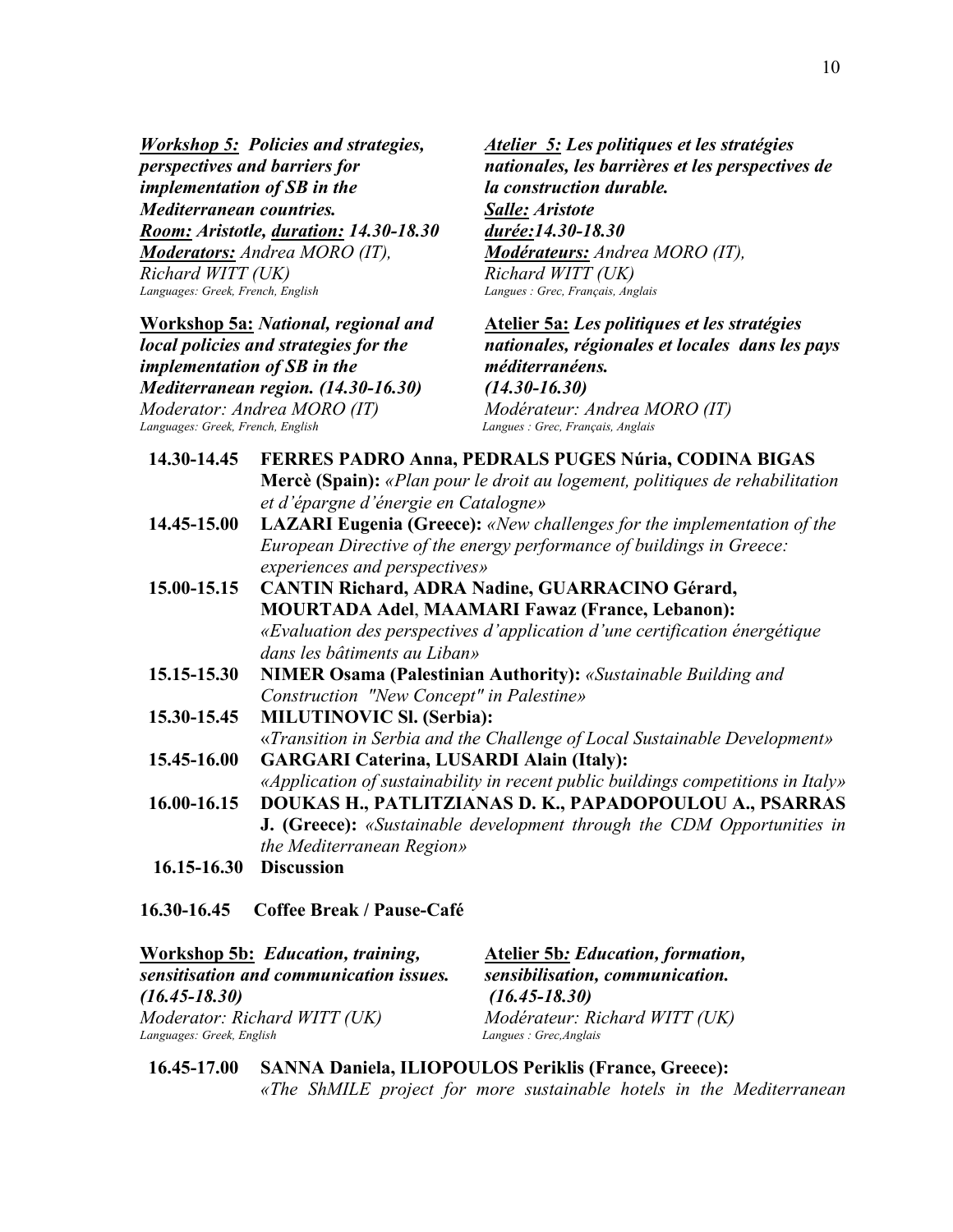*islands and area through the EU-wide promotion of the EU eco-label for tourist accommodation services (ELTAS)»*

- **17.00-17.15 TRIANTI E. (Greece):**  *«Sustainability issues in architectural education-the integrated approach»*  **17.15- 17.30 TZANAKAKI Efterpi (Greece):**  *«Raising public awareness towards a sustainable approach in building* 
	- *construction and use»*
- **17.30- 17.45 MARKOYANNAKIS Yorgos (Greece):**  *«Designing Energy Value into European Live Building Projects –DEVELOP»*  **17.45- 18.00 KHURRAM Shahid Malik (Pakistan):** *«Sustainable Development &* 
	- *Network Informatio*n»
- **18.00- 18.15 LYTRAS K. (Greece):** *«The TPF BEST Project»*

#### **18.15-18.30 Discussion**

| <b>Workshop 6: Performance assessment of</b>                      | Atelier 6: La performance énergétique, Aspects                           |
|-------------------------------------------------------------------|--------------------------------------------------------------------------|
| buildings, Institutional and technical                            | techniques et institutionnels, Instruments et                            |
| aspects of Building performance,                                  | outils d'analyse et d'évaluation de la                                   |
| Performance assessment tools.                                     | performance des Bâtiments.                                               |
| <b>Room: Plato, duration: 14.30-19.00</b>                         | Salle: Platon, durée: 14.30-19.00                                        |
| Moderators: Stella KYVELOU (GR),                                  | Modérateurs: Stella KYVELOU (GR), Maria                                  |
| Maria KAROGLOU (GR)                                               | <b>KAROGLOU</b> (GR)                                                     |
| Languages: Greek, English                                         | Langues: Grec, Anglais                                                   |
| 14.30-14.50<br><b>BUHAGIAR M.Vincent, YOUSIF Charles (Malta):</b> |                                                                          |
|                                                                   | «A Post-Occupancy Evaluation of Energy-Efficient Measures in the Housing |

|             | Sector: A case study for Malta»                                             |  |
|-------------|-----------------------------------------------------------------------------|--|
| 14.50-15.10 | <b>ESSA Reem, DIAB Youssef, MORAND Denis (France):</b>                      |  |
|             | «Etudes d'intégration des incertitudes dans les méthodes d'évaluation de la |  |
|             | qualité environnementale des bâtiments»                                     |  |
|             |                                                                             |  |

- **15.10-15.30 SAFOURI G., GIARMA C., BIKAS D. (Greece):** *«Lifetime parameters in the assessment methodologies for the building environmental performance»*
- **15.30- 15.50 TSIKALOUDAKI Κ., GIARMA Ch. (Greece):** *«Investigating the Impact of Urban Context on the Environmental Performance Of Buildings»*
- **15.50-16.10 KORONAKI Irini (Greece):**  *«Towards a regulation for energy performance of buildings in Greece»*
- **16.10-16.30 Discussion**
- **16.30-17.00 Coffee Break / Pause-Café**
- **17.00-17.20 MACIAS Manuel (Spain):** *«VERDE, an environmental assessment tool for buildings in Spain»*

**17.20- 17.40 STANKEVICIUS V., KARBAUSKAITE Jurate ( Lithuania):**  *«The development of normative requirements in Lithuania for energy consumption reduction»*

**17.40-18.00 GRANQVIST Claes G. (Sweden):**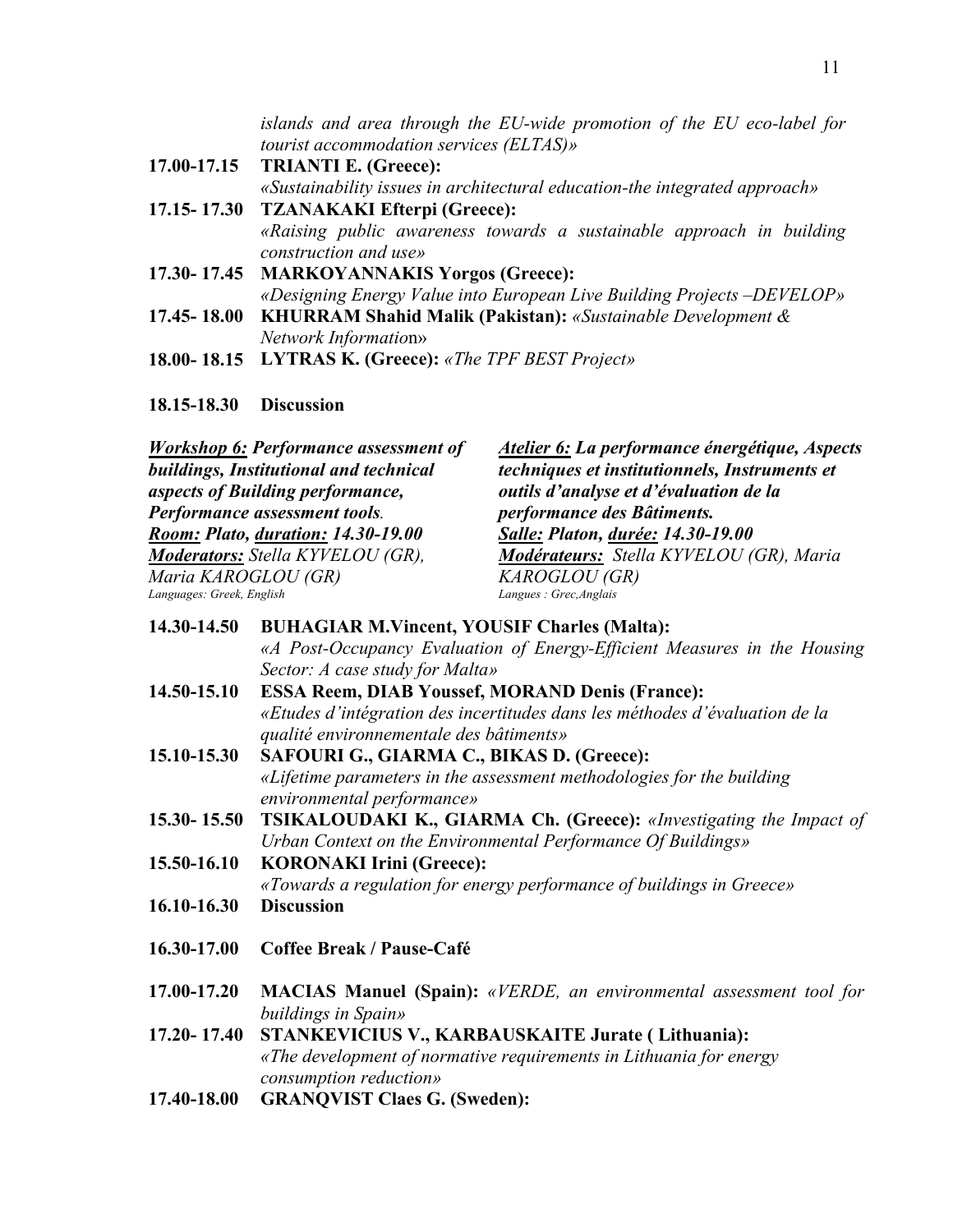*«Electrochromic smart windows for indoor comfort and energy efficiency: Recent progress»*

- **18.00-18.20 KORTMAN Jaap, SEIJDEL Robin, VERLINDEN Jos, BURGGRAAFF Marjolijn (Τhe Netherlands):** *«DPL a Tool for measuring the sustainable performance of districts»*
- **18.20-18.40 GIARMA Chr., BIKAS D. (Greece):**  *«Towards the effective use of a modified version of GBPTool for the environmental performance assessment of buildings in Greece»*
- **18.40- 19.00 Discussion**

| <b>Workshop 7: Sustainable Use of building</b> | Atelier 7: Aspects généraux et locaux, |
|------------------------------------------------|----------------------------------------|
| stock (SUBS), General and Regional             | Logement durable et maintenance        |
| aspects, Sustainable housing -                 | Instruments et outils d'évaluation.    |
| maintenance issues, Evaluation                 |                                        |
| instruments and tools.                         | Salle: Estia-Athina                    |
| Room: Estia-Athina, duration: 14.30-18.30      | durée: 14.30-18.30                     |
| <b>Moderators:</b> Hirohisa AWANO (OECD),      | Modérateurs: Hirohisa AWANO (OECD),    |
| Luis ALVAREZ - UDE (ES)                        | Luis ALVAREZ-UDE (ES)                  |
| Languages: Greek, English                      | Langues: Grec, Anglais                 |

- **14.30-14.45 AWANO Hirohisa (OECD):**  *«Sustainable Use of Building Stock: The OECD study»*
- **14.45-15.00 ROVERS Ronald (iiSBE):**  *«Existing buildings, a hidden resource, ready for mining? »* **15.00-15.15 BARRIOS SEVILLA Jesús, BARRIOS PADURA Angela, GARCÍA** 
	- **NAVARRO Justo (Spain):** *«Sustainability of traditional materials and techniques in the Mediterranean cities»*
- **15.15-15.30 JAURE Serge (France):** *«SUNRISE: a large innovative demonstration project»*
- **15.30-15.45 KYVELOU St., POTHITAKI I. (Greece):**  *«L'utilisation durable du parc existant en Grèce: Réalités et perspectives»*  **15.45-16.00 CUKOVIC IGNJATOVIC Natasa, IGNJATOVIC Dusan (Serbia, Montenegro):**

*«Possibilities for Upgrading the Existing Building Stock in Belgrade»* 

- **16.00-16.15 Discussion**
- **16.15-16.30 Coffee Break / Pause-Café**
- **16.30-16.45 DEBOUVERIE Jacques (France):** *«Le traitement de l'habitat insalubre a Paris: Un choix de développement durable»*
- **16.45-17.00 CSOKNYAI Tamás (Hungary):**  *«Summer thermal comfort and sustainable renovation of residential buildings made with industrial prefabricated technology»*
- **17.00-17.15 BALARAS Kostas, DROUTSA Popi (Greece):** *«Software for audits and multicriteria evaluation for the refurbishment of apartment buildings – INVESTIMMO»*
- **17.15-17.30 CUKOVIC IGNJATOVIC Natasa, IGNJATOVIC Dusan**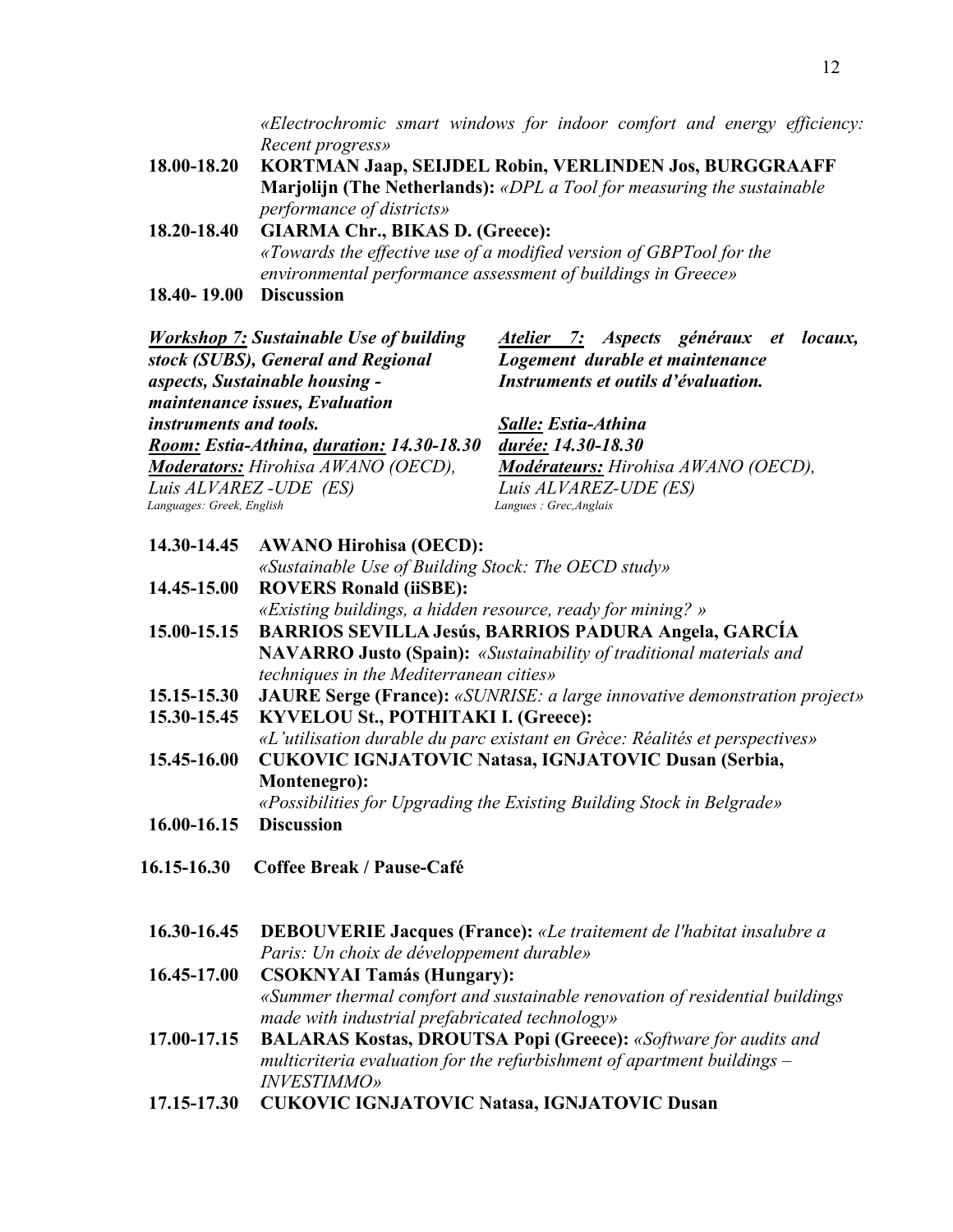**(Serbia, Montenegro):**  *«Methodology for Sustainable refurbishment of Housing in Belgrade Region»*  **17.30-17.45 TRIANTIS E., BOUGIATIOTI Fl., OIKONOMOU Ain. (Greece):**  *«Environmental strategies in retrofitting of University buildings»* **17.45-18.00 PAPAMANOLIS N. (Greece):**  *«Protection of buildings from environmental impact in Greece»*  **18.00-18.15 APOSTOLOPOULOS Ch., KALAVROUZIOTIS I. (Greece):** *«Environmental attack remediative intervention in monuments with reinforced concrete»* **18.15-18.30 Discussion** 

*Workshop 8: Financial instruments to achieve energy efficiency, environmental quality and RES in buildings, innovative financial mechanisms, relevant market development. Rooms: Pythagoras, Heraclitos duration: 14.30-19.00 Moderators: Dominique SELLIER (FR), Kostas LYTRAS (GR) Languages: Greek, French, English*  **Workshop 8a:** *What instruments and methods of financing energy efficiency, environmental quality and RES in buildings? What innovative mechanisms in Europe and in the Mediterranean countries? Examples of energy performance contracting and third part financing schemes. Development of the ESCOs market in the region. (14.30-18.30)* **Room:** *Pythagoras* 

*Moderator: Dominique SELLIER (FR) Languages: Greek, French, English Langues : Grec, Français, Anglais* 

*Atelier 8: Les instruments financiers et les mécanismes financiers innovants, le développement des marchés.* 

*Salles:Pythagore, Héraclite durée: 14.30-19.00 Modérateurs: Dominique SELLIER (FR), Kostas LYTRAS (GR) Langues : Grec, Français, Anglais* **Atelier 8a:** *Comment financer la qualité environnementale? Quels mécanismes innovants pour le financement de l'efficience énergétique et de la qualité environnementale? Exemples des contrats de performance énergétique et de financement par des tiers, Le développement du marché des ESCOs (Energy Service Companies) dans les pays Méditerranéens. (14.30-18.30)* **Salle:** *Pythagore Modérateur: Dominique SELLIER (FR)*

| 14.30-14.50 | <b>FOURTOUNIS Petros (Greece):</b> «Public-Private partnerships and energy<br><i>investments</i> » |
|-------------|----------------------------------------------------------------------------------------------------|
| 14.50-15.10 | <b>LYTRAS Konstantinos (Greece):</b> «Energy Performance contracts and                             |
|             | energy services: framework and perspectives»                                                       |
| 15.10-15.30 | <b>DAGIANTIS Christos (Greece):</b> «EPC/TPF with energy efficiency,                               |
|             | measuring and energy management equipment in buildings»                                            |
| 15.30-15.50 | SYRRAKOU E., SKARPENTZOS N., PAPAEFTHIMIOU S.,                                                     |
|             | LEFTHERIOTIS G., YANOULIS P. (Greece):                                                             |
|             | «Development of electrochromic devices for energy saving in buildings»                             |
| 15.50-16.10 | <b>CHAZAPIS Nikos (Greece):</b>                                                                    |
|             | «Building systems commissioning»                                                                   |
| 16.10-16.30 | Coffee Break / Pause-Café                                                                          |
| 16.30-16.50 | <b>SELLIER Dominique (France):</b>                                                                 |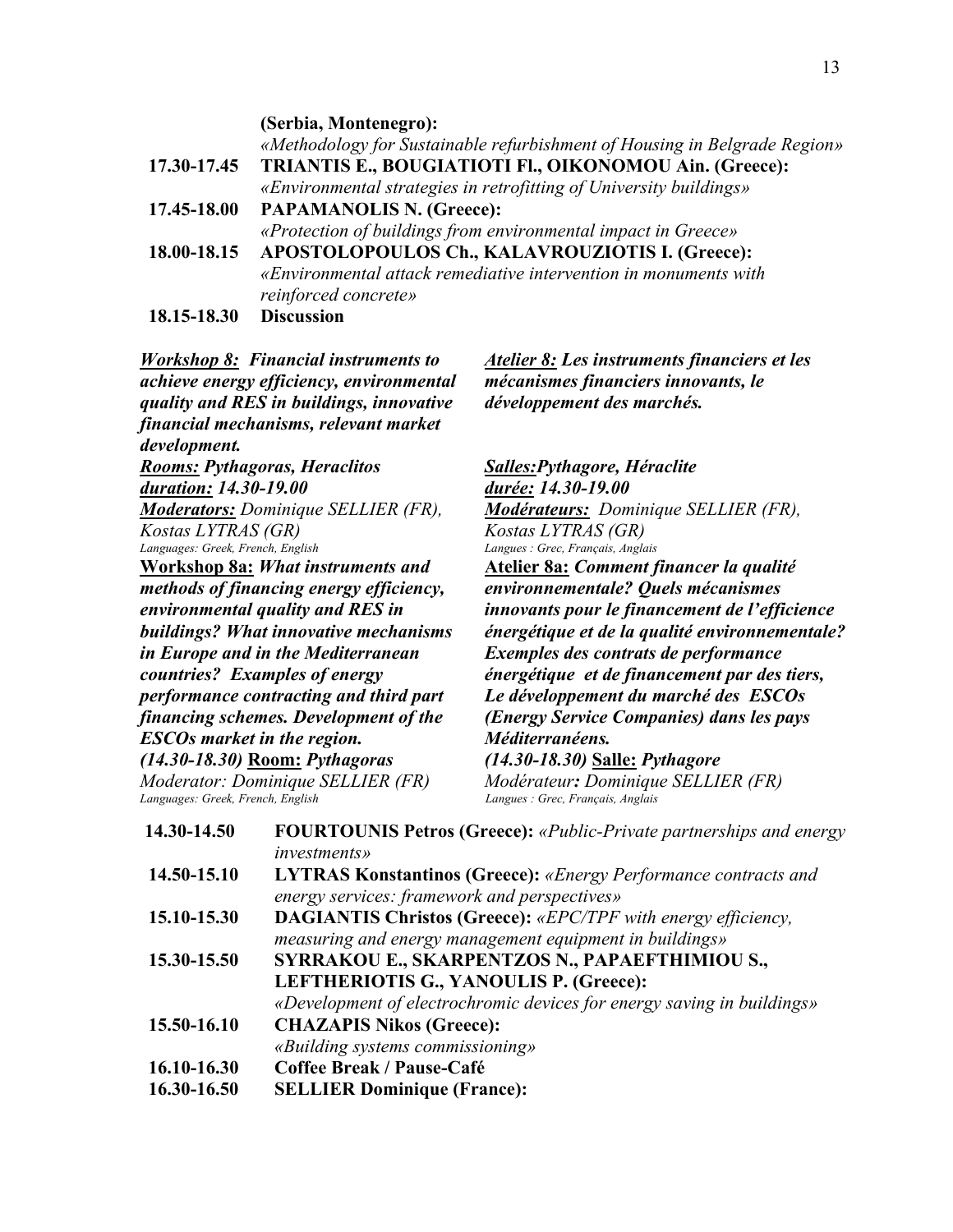|             | «Instruments financiers peur la promotion de la qualité environnementale<br>dans les bâtiments» |
|-------------|-------------------------------------------------------------------------------------------------|
| 16.50-17.10 | <b>LYTRAS Kostas, KYVELOU St. (Greece):</b>                                                     |
|             | «Third party financing in rehabilitation of existing public buildings»                          |
| 17.10-17.30 | <b>MATHAS Evangelos, GIANNAKIDIS Georgios (Greece):</b>                                         |
|             | «Life cycle cost analysis in building refurbishment- LCC- Refurb project»                       |
| 17.30-17.50 | LAMBROPOULOU Eleni, LAZARI Eugenia (Greece):                                                    |
|             | «Legal and financial framework for the energy refurbishment of post-war                         |
|             | dwellings in $Europe - FRAMES$ project»                                                         |
| 17.50-18.10 | PATLITZIANAS D. K., SIDERI I., DOUKAS H., PSARRAS J.                                            |
|             | (Greece): «The contribution of ESCOs to the sustainable development in                          |
|             | the Mediterranean Region»                                                                       |
| 18.10-18.30 | <b>Discussion</b>                                                                               |

| Workshop 8b: Integration of renewable    | Atelier 8b: L'intégration des énergies |
|------------------------------------------|----------------------------------------|
| energy sources in buildings, Development | renouvelables aux bâtiments et le      |
| of solar systems market.                 | développement du marché: le point fort |
| $(14.30 - 19.00)$                        | méditerranéen? (14.30-19.00)           |
| <b>Room: Heraclitos</b>                  | Salle: Héraclite                       |
| Moderator: Kostas LYTRAS (GR)            | Modérateur: Kostas LYTRAS (GR)         |
| Languages: Greek, English                | Langues : Grec, Anglais                |
|                                          |                                        |

# **14.30-14.50 PARADISIADIS Iordanis (Greece):** *«The European Solar Thermal Market: Present Situation and Outlook»* **14.50-15.10 LAMARIS Panos (Greece):**  *«Solar Cooling in buildings»*  **15.10-15.30 LA GENNUSA M., LO COCO L., RIZZO G., SCACCIANOCE G. (Spain):**  *«Energy Conservation and renewable energy use in the tourist sector: a case study in Sicily»* **15.30-15.50 MARKOYANNAKIS Yorgos (Greece):**  *«The Greek Market of Thermic Solar Systems»*  **15.50-16.10 TRYPANAGNOSTOPOULOS I., CHRISTODOULOU A., SOULIOTIS M. (Greece):**  *«Integration of solar and wind energy systems in buildings»* **16.10-16.30 Discussion 16.30-17.00 Coffee Break / Pause-Café 17.00-17.20 FITIKAS M., BOUSGOLITIS Chr., ANDRITSOS N. (Greece):**  *« Geothermal energy applications in buildings»*  **17.20-17.40 SVENNINGSEN Niclas (UNEP/DTIE):** *«The Renewable Energy Financing in the Mediterranean Region Project (MedREP)»*  **17.40-18.00 TZANAKAKI Efterpi, LYTRAS Konstantinos (Greece):**  *«Integration of solar systems in the urban tissue – PRISM-BUST project»*  **18.00-18.20 LAZARI Eugenia (Greece):** *«Integrated building energy design: the experience of CRES»*

**18.20-18.40 KORONAKI Irini (Greece):**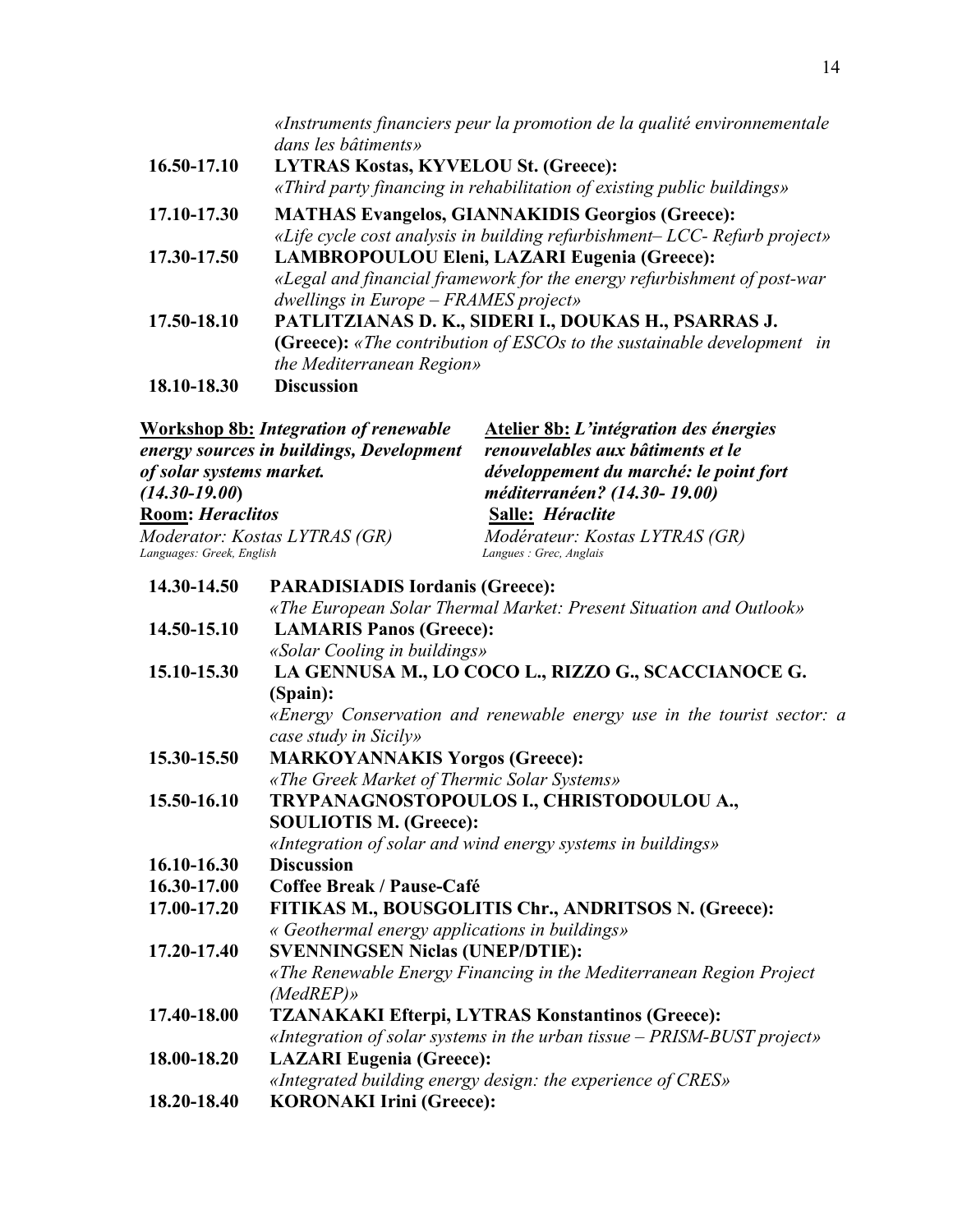*«Application of the utilization factor methodology for the performance assessment of cooling requirements in buildings»* 

**18.40-19.00 Discussion** 

*Saturday 11 June* Round Tables (Invited speakers) duration: 9.00-11.00

*Round Table I (Aristotle): Methodologies, policies and standards for sustainable building and sustainable city in the Mediterranean.* 

*Rapporteurs: Dominique Bidou(FR), Stella Kyvelou (GR) Languages: Greek, French, English*

*Round table II (Plato): Building and city projects, systems and operations, where are we in the Mediterranean?* 

*Rapporteurs: Pascal Gontier (FR), Nikitas Chiotinis (GR) Languages: Greek, French, English*

*Round table III (Estia-Athina): Assessment and Evaluation Instruments and tools, where are we? Rapporteurs: Justo Garcia-Navarro (ES), Νicos Fintikakis (GR) Languages: Greek, French, English*

## *Round table IV (Pythagoras or Heraclitos):*

*Financial instruments and mechanisms, market development: realities and perspectives. Rapporteurs: Dominique Sellier (FR), Kostas Lytras (GR)* 

*Languages: Greek, French, English*

*Samedi 11 Juin* Tables Rondes (Intervenants invités) durée: 9.00-11.00

*Table Ronde I (Aristote): Les méthodologies et les politiques pour le bâtiment et la ville durables en méditerranée.* 

*Rapporteurs: Dominique Bidou (FR), Stella Kyvelou (GR) Langues : Grec, Français, Anglais*

*Table Ronde II (Platon): Les projets du bâtiment et de la ville, les opérations et les systèmes, où en est-on en méditerranée?*

*Rapporteurs: Pascal Gontier (FR), Nikitas Chiotinis (GR) Langues : Grec, Français, Anglais*

*Table Ronde III (Estia-Athina): Instruments et outils d'analyse et d'évaluation, où en eston?* 

*Rapporteurs: Justo Garcia-Navarro (ES), Νicos Fintikakis (GR) Langues : Grec, Français, Anglais*

### *Table Ronde IV (Pythagore ou Héraclite):*

*Les instruments financiers et le développement des marchés, faits et perspectives.* 

*Rapporteurs: Dominique Sellier (FR), Κostas Lytras (GR) Langues : Grec, Français, Anglais*